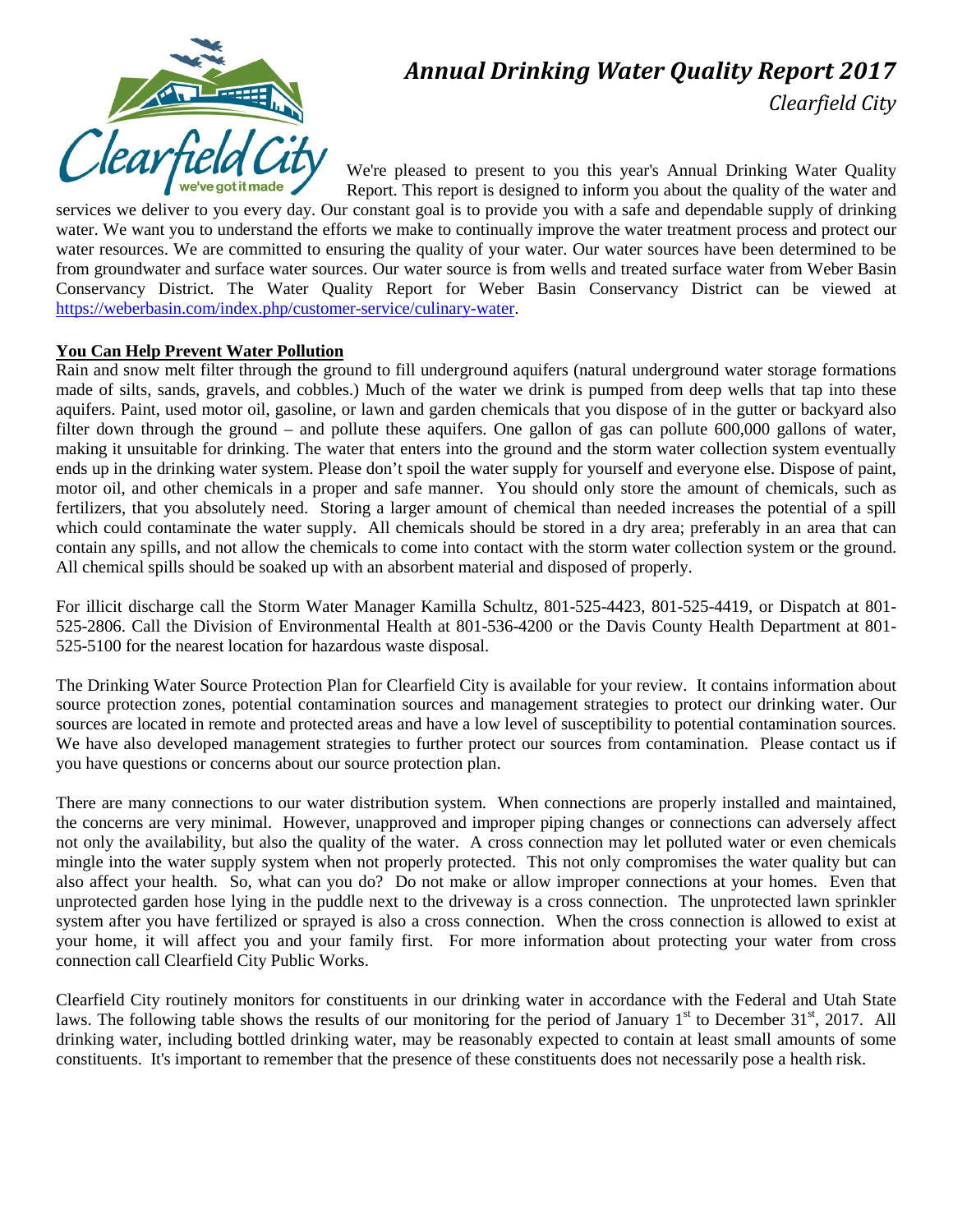## **Clearfield City Sample-Data Results**

| <b>TEST RESULTS</b>                 |                  |                   |                  |                  |                  |                 |                                                                                                |
|-------------------------------------|------------------|-------------------|------------------|------------------|------------------|-----------------|------------------------------------------------------------------------------------------------|
| Contaminant                         | Violation<br>Y/N | Level<br>Detected | Unit<br>Measure- | MCLG             | MCL              | Date<br>Sampled | <b>Likely Source</b>                                                                           |
|                                     |                  |                   | ment             |                  |                  |                 |                                                                                                |
| <b>Microbiological Contaminants</b> |                  |                   |                  |                  |                  |                 |                                                                                                |
| Turbidity                           | N                | $.05 - .23$       | <b>NTU</b>       | N/A              | .3               | 2014            | Soil Runoff                                                                                    |
|                                     |                  |                   |                  |                  |                  | 2016            |                                                                                                |
| <b>Inorganic Contaminants</b>       |                  |                   |                  |                  |                  |                 |                                                                                                |
| Arsenic                             | $\mathbf N$      | $.7 - .7$         | ppb              | $\Omega$         | 10               | 2014            | Erosion of natural deposits; runoff from orchards;                                             |
|                                     |                  |                   |                  |                  |                  | 2016            | runoff from glass and electronics production                                                   |
|                                     |                  |                   |                  |                  |                  |                 | wastes                                                                                         |
| Barium                              | N                | $.239 - .25$      | ppm              | 2                | $\overline{2}$   | 2014            | Discharge of drilling wastes; discharge from metal                                             |
|                                     |                  |                   |                  |                  |                  | 2016            | refineries; erosion of natural deposits                                                        |
| Copper                              | N                | $.019 -$          | ppm              | 1.3              | $AL=$            | 2016            | Corrosion of household plumbing systems;                                                       |
|                                     |                  | 1.65              |                  |                  | 1.3              |                 | erosion of natural deposits                                                                    |
| Cyanide                             | $\overline{N}$   | $0 - 2$           | ppb              | $\overline{200}$ | $\overline{200}$ | 2014            | Discharge from plastic and fertilizer factories;                                               |
|                                     |                  |                   |                  |                  |                  | 2016            | Discharge from steel/metal factories                                                           |
| Fluoride                            | $\mathbf N$      | $0-1.3$           | ppm              | $\overline{4}$   | $\overline{4}$   | 2017            | Corrosion of household plumbing systems;                                                       |
|                                     |                  |                   |                  |                  |                  |                 | erosion of natural deposits                                                                    |
| Lead                                | N                | $.5 - 35.1$       | ppb              | $\Omega$         | 15               | 2016            | plumbing<br>Corrosion of household<br>systems,                                                 |
|                                     |                  |                   |                  |                  |                  |                 | erosion of natural deposits                                                                    |
| Nitrate (as Nitrogen)               | $\mathbf N$      | $.266 -$          | ppm              | 10               | $\overline{10}$  | 2017            | Runoff from fertilizer use; leaching from septic                                               |
|                                     |                  | 1.191             |                  |                  |                  |                 | tanks, sewage; erosion of natural deposits                                                     |
| Nitrite (as Nitrogen)               | $\overline{N}$   | $.3 - .3$         | ppm              | 1                | $\mathbf{1}$     | 2014            | Runoff from fertilizer use; leaching from septic                                               |
|                                     |                  |                   |                  |                  |                  |                 | tanks, sewage; erosion of natural deposits                                                     |
| Selenium                            | $\mathbf N$      | $.6 - .7$         | ppb              | $\overline{50}$  | 50               | 2014            | Discharge from petroleum and metal refineries;                                                 |
| Sodium                              | N                | $15-20$           |                  | 500              |                  | 2016<br>2014    | erosion of natural deposits; discharge from mines                                              |
|                                     |                  |                   | ppm              |                  | N/A              | 2016            | Erosion of natural deposits; discharge from<br>refineries and factories; runoff from landfills |
| Sulfate                             | N                | $23 - 31$         |                  | 1000             | 1000             | 2014            | Erosion of natural deposits; discharge from                                                    |
|                                     |                  |                   | ppm              |                  |                  | 2016            | refineries and factories; runoff from landfills,                                               |
|                                     |                  |                   |                  |                  |                  |                 | runoff from cropland                                                                           |
| <b>TDS</b>                          | N                | 294-340           |                  | 2000             | 2000             | 2014            | Erosion of natural deposits                                                                    |
| (Total Dissolved Solids)            |                  |                   | ppm              |                  |                  | 2016            |                                                                                                |
| <b>Disinfection By-Products</b>     |                  |                   |                  |                  |                  |                 |                                                                                                |
| <b>TTHM</b>                         | $\overline{N}$   | $1.6 - 58$        | ppb              | $\overline{0}$   | 80               | 2017            | By-product of drinking water disinfection                                                      |
| (Total trihalomethanes)             |                  |                   |                  |                  |                  |                 |                                                                                                |
| Haloacetic Acids                    | $\mathbf N$      | $0 - 23.3$        | ppg              | $\mathbf{0}$     | 60               | 2017            | By-product of drinking water disinfection                                                      |
| Radioactive Contaminants            |                  |                   |                  |                  |                  |                 |                                                                                                |
| Alpha emitters                      | N                | $.9 - 1.5$        | pCi/l            | $\overline{0}$   | 15               | 2014            | Erosion of natural deposits                                                                    |
|                                     |                  |                   |                  |                  |                  | 2016            |                                                                                                |
| Radium 228                          | $\mathbf N$      | $.17 - .42$       | pCi/1            | $\Omega$         | 5                | 2014            | Erosion of natural deposits                                                                    |
|                                     |                  |                   |                  |                  |                  | 2016            |                                                                                                |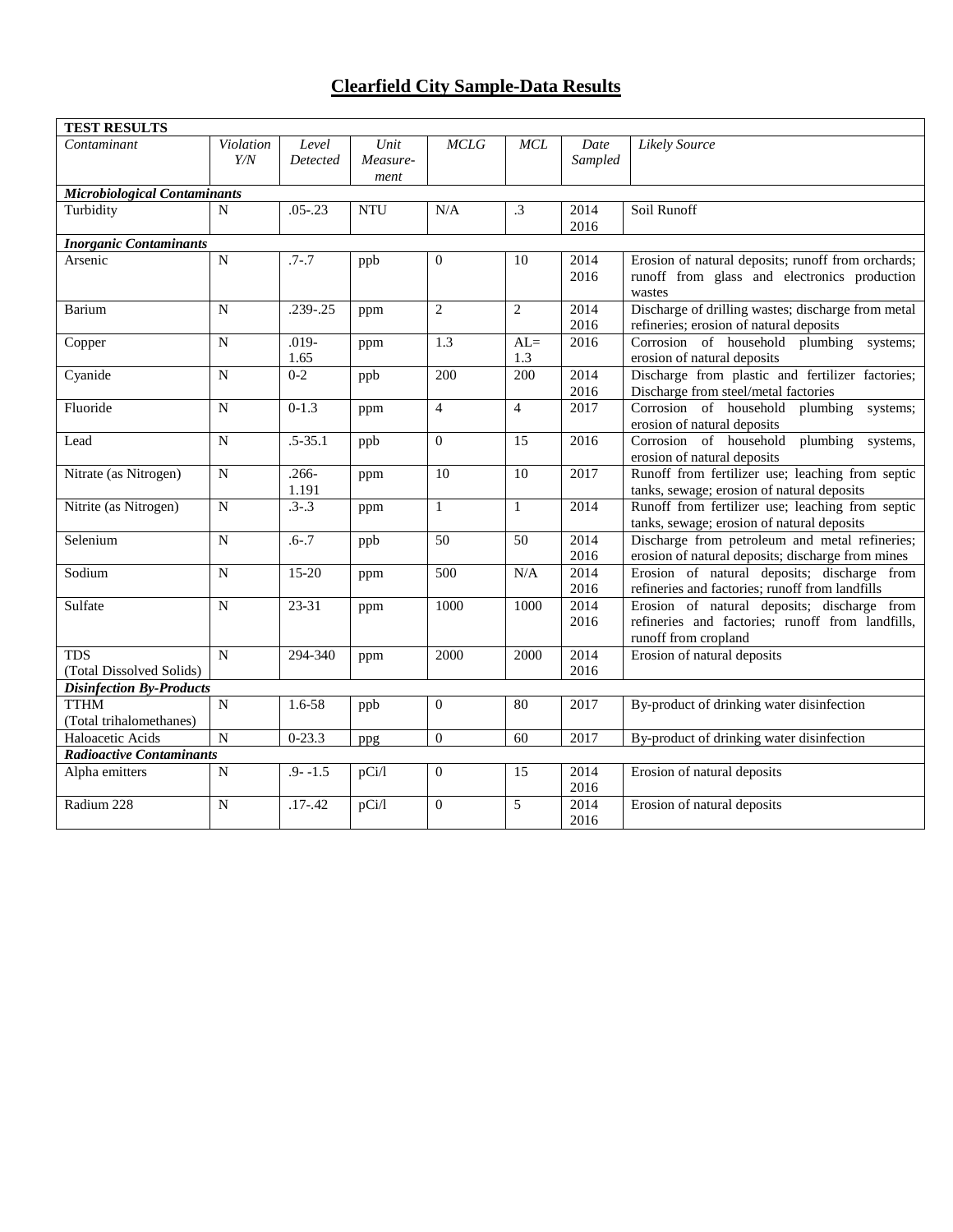# **Definitions:**

*Non-Detects (ND)* - laboratory analysis indicates that the constituent is not present.

*ND/Low - High -* For water systems that have multiple sources of water, the Utah Division of Drinking Water has given water systems the option of listing the test results of the constituents in one table, instead of multiple tables. To accomplish this, the lowest and highest values detected in the multiple sources are recorded in the same space in the report table.

*Parts per million (ppm) or Milligrams per liter (mg/l)* - one part per million corresponds to one minute in two years or a single penny in \$10,000.

*Parts per billion (ppb) or Micrograms per liter (ug/l)* - one part per billion corresponds to one minute in 2,000 years, or a single penny in \$10,000,000.

*Picocuries per liter (pCi/L)* - picocuries per liter is a measure of the radioactivity in water.

*Million Fibers per Liter (MFL)* - million fibers per liter is a measure of the presence of asbestos fibers that are longer than 10 micrometers.

*Nephelometric Turbidity Unit (NTU)* - nephelometric turbidity unit is a measure of the clarity of water. Turbidity in excess of 5 NTU is just noticeable to the average person.

*Action Level (AL)* - the concentration of a contaminant which, if exceeded, triggers treatment or other requirements which a water system must follow.

*Maximum Contaminant Level (MCL)* - The "Maximum Allowed" (MCL) is the highest level of a contaminant that is allowed in drinking water. MCLs are set as close to the MCLGs as feasible using the best available treatment technology.

*Maximum Contaminant Level Goal (MCLG)* - The "Goal" (MCLG) is the level of a contaminant in drinking water below which there is no known or expected risk to health. MCLGs allow for a margin of safety.

*Date*- Because of required sampling time frames i.e. yearly, 3 years, 4 years and 6 years, sampling dates may seem outdated.

*Waivers (W)*- Because some chemicals are not used or stored in areas around drinking water sources, some water systems have been given waivers that exempt them from having to take certain chemical samples, these waivers are also tied to Drinking Water Source Protection Plans.

### **Water Conservation**

Water is a precious resource, and Clearfield City encourages our residents and business owners to conserve water. Landscaping with plants that are indigenous to the area is one way to cut back on water needs. Irrigation should always take place when there is the least chance for evaporation loss. Usually this means watering your yard at night when the sun is down and temperatures are cooler. For more information about water conservation visit the conservation link on the Weber Basin web page at [www.weberbasin.com.](http://www.weberbasin.com/)

### **Your Drinking Water**

Tap water in the United States is among the safest and most closely monitored in the world. In fact, our water is over 10 times cleaner than it was in the 1970's. We are continually taking steps to ensure that we have a safe drinking water supply.

All sources of drinking water are subject to potential contamination by constituents that are naturally occurring or manmade. Those constituents can be microbes, organic or inorganic chemicals, or radioactive materials. All drinking water, including bottled water, may reasonably be expected to contain at least small amounts of some contaminants. The presence of contaminants does not necessarily indicate that the water poses a health risk. More information about contaminants and potential health effects can be obtained by calling the Environmental Protection Agency's Safe Drinking Water Hotline at 1-800-426-4791.

MCLs are set at very stringent levels. To understand the possible health effects described for many regulated constituents, a person would have to drink 2 liters of water every day at the MCL level for a lifetime to have a one-in-a-million chance of having the described health effect.

Some people may be more vulnerable to contaminants in drinking water than the general population. Immunocompromised persons such as persons with cancer undergoing chemotherapy, persons who have undergone organ transplants, people with HIV/AIDS or other immune system disorders, some elderly, and infants can be particularly at risk from infections. These people should seek advice from their health care providers about drinking water. EPA/CDC